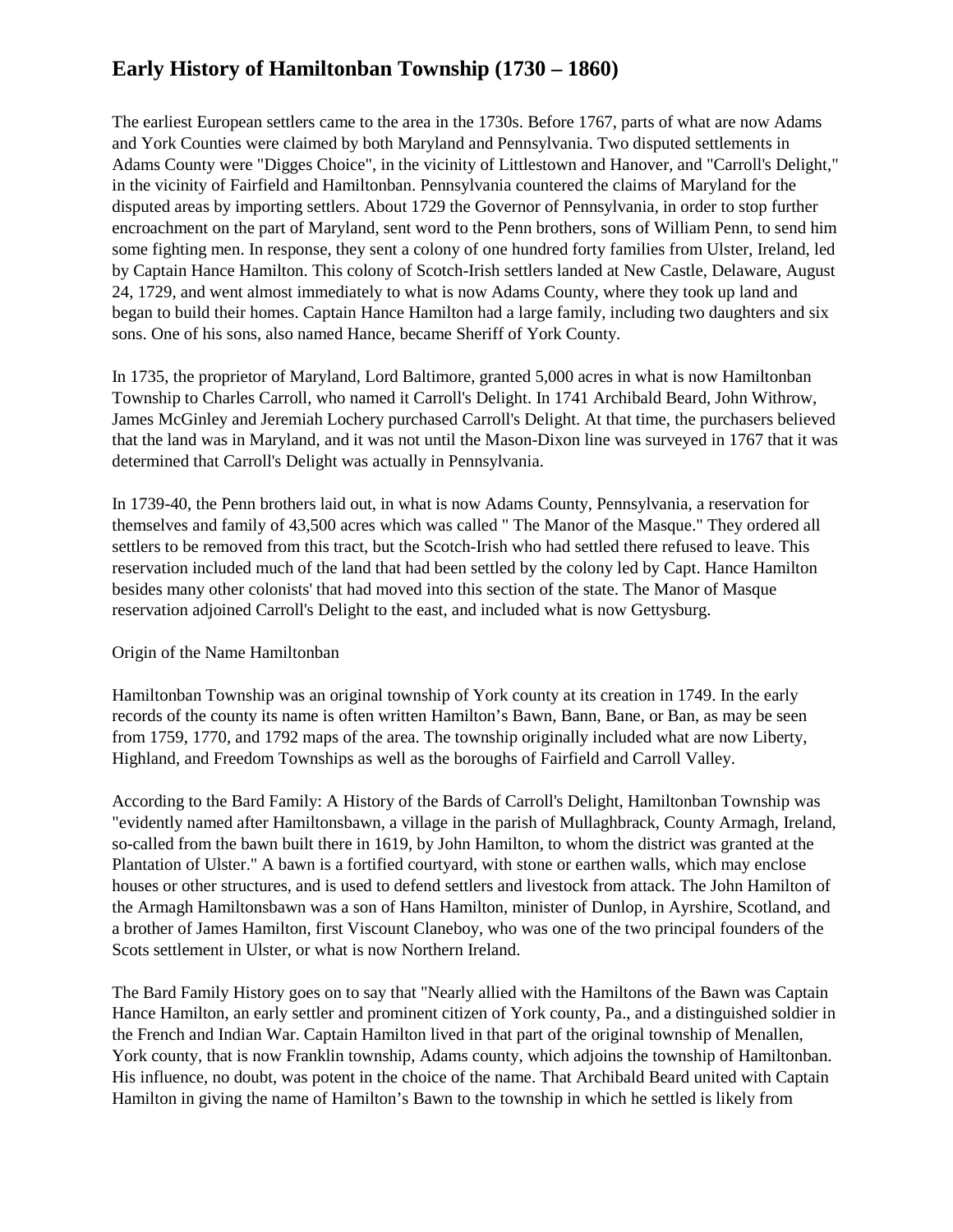family affiliations if not because of actual kinship." It is also possible that the name Hamiltonban came from a bawn constructed in the area by Hance Hamilton and/or his sons for defense against the indians who inhabited the area prior to the French and Indian War (1754-1763).

Another prominent Hamilton at the time York County was created was the proprietor of Lancaster, PA, James Hamilton, who laid out the town of Lancaster on 500 acres deeded to him by his father, the distinguished lawyer, Andrew Hamilton, who was born in Scotland. James Hamilton was a member of the Pennsylvania Provincial Assembly for 6 terms beginning in 1734, Mayor of Philadelphia in 1745 and Lieutenant Governor of Pennsylvania from 1748 to 1754 and from 1759 to 1763. He may also have influenced the naming of Hamiltonban Township, since he was Lieutenant Governor of the state and proprietor of Lancaster at the time Hamiltonban was created as part of York County.

### Fairfield

On January 22, 1800, Adams County was formed from York County and Hamiltonban Twp became part of Adams County. In 1801, Liberty Township, which at that time included what is now Freedom Township, was formed from Hamiltonban Township. In 1839, Freedom Township was formed from Liberty Township.

The largest settlement in Hamiltonban, Fairfield, was laid out on 247 acres of land in Carroll's Delight purchased by John Miller in 1755. Squire Miller quickly sold off lots for the purpose of agriculture, and built a stone manor house in 1757, and licensed it as a tavern in 1786. The stone house is still in use as a tavern and restaurant, now called the Fairfield Inn. In 1801, William Miller, John's son, had the land surveyed and platted for a town to be known as Millerstown.

When it was learned that a town by that name already existed, the name was changed to Fairfield. Throughout the nineteenth century, Fairfield was part of Hamiltonban Township. In 1896, Fairfield was incorporated as a borough, with its own governing body separate from Hamiltonban. Carroll Valley Borough was chartered from Hamiltonban and Liberty Townships on September 30, 1974.

Excerpts from the Historic Reflections – 1776

The following sections on Fairfield, Jacks Mountain, and Early Travel in the area are excerpts quoted from "Historic Reflections - 1776, Glimpses of Fairfield Area Past, 1776-1976." Historical notes not from this source are included in [brackets].

## Fairfield and the Surrounding Area

"The beautiful apple and peach blossoms in the spring on the hillsides and the fields being plowed and planted, makes one pause and take in all the color and freshness, for this is Fairfield and its surrounding area.

"Moving back to the middle 1700's, the picture differs with scattered log cabins and settlers in the fields scratching out a living from the newly made fields and meadows.

"John Miller of Castle County on the Delaware acquired land in Carroll's Delight, Maryland, as shown by an indenture dated December 19,1755 from Charles Carroll of Annapolis in the province of Maryland. in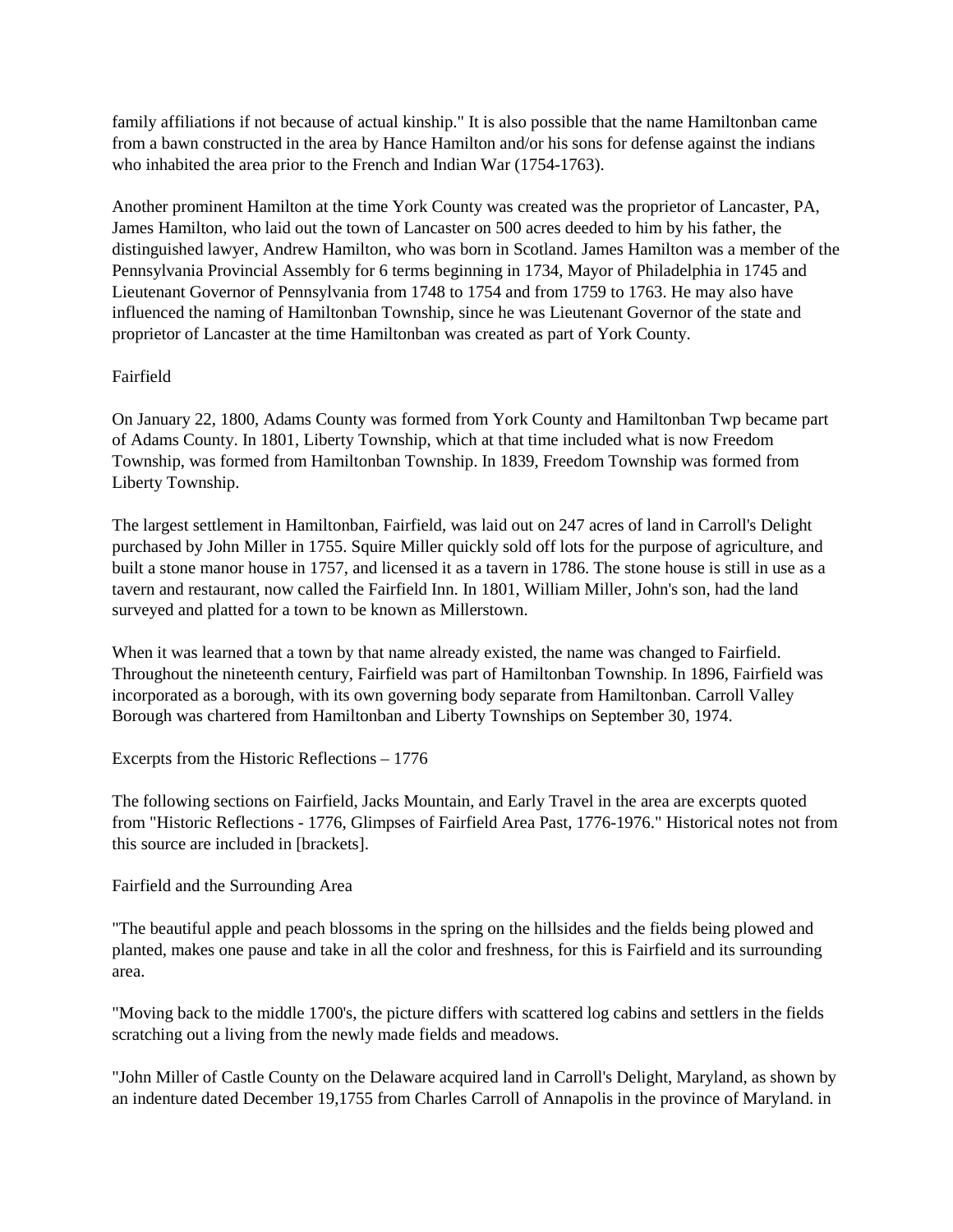1786, John Miller sold three lots in the town. Later, in 1787, two lots were sold, and in 1793, three lots, and again, two lots in 1796.

"William, his son, became the new proprietor of the plantation after the death of John Miller in 1794. Behind the beautiful stone manor house, the barn still stands with the date marker of 1791. The Miller plantation house became a tavern and inn, although it has changed ownership many times, it is still being operated today as a tavern and Inn. [now known as the Fairfield Inn]

"Tavern keepers in 1753 displayed a sign stating that during the period of their licenses they may not "suffer any drunkenness, unlawful gaming, or sell any liquor to the Indians to debauch or hurt them, but in all things shall well and truly observe and practice all laws and orders of province to the business of tavern keeping belonging."

"In 1801, Squire Miller had the land surveyed and platted for a town. It was named Millerstown, but the Post Office rejected the name since a town of Millerstown already existed on the Juniata River. However, Fairfield for many years was also referred to as Millerstown.

"The hills and mountains could tell many secrets of past history as they overlooked the Indians hunting and tilling the soil, of the wars which were fought, of the settlers taking up residence, of villages being planned, the rise of saw, grit and grist mills along the creeks, the coming of roads, taverns, dray stops, and drovers Inns along the way. These mountains viewed the struggles and hardships of the pioneers along with their happiness in this new country.

"Two miles south of Fairfield another community flourished and faded in the early years of this area. McKessensburg, as shown on the 1792 map of York County, lay along the road and Tom's Creek at the foot of Jack's Mountain. A number of McKessens lived in this area, operated a saw mill on Tom's Creek, collected quitrents from those who bought their lots and lent their name to the community. For almost fifty years this village existed as shown by tax receipts and a later 1821 map which called it "McKissen." [The McKessens were early Scotch-Irish settlers in the area. The restored 'McKesson House', formerly known as the Bly home, is located at 18 East Main Street in Fairfield, about two miles north of McKessenburg. Built by William McKesson in 1801 (or earlier), this house was constructed in three stages. The original stone and log home can still be seen in the exposed interior walls. During the Civil War, this house was pressed into service as a hospital after the Battle of Fairfield on July 3, 1863. Major Samuel Starr of the U.S. Sixth Cavalry was captured by the Confederate forces and was cared for in this house after being wounded in the battle. Major Starr's wounds resulted in his arm being amputated soon after the battle, perhaps in this house.]

"Further south over Jack's Mountain road at the intersection of Emmitsburg and Waynesboro road was Fountaindale. From 1842 to 1854 a Lutheran Church and cemetery were located at this site. The church was dismantled and the stones used to build a house close by. The cemetery has persisted to the present time although a portion was recently covered by the Sunshine Trail road construction. Over the years the community of Fountaindale has moved westward several miles...

"...Southwest of Fairfield, between Jack's Mountain and Culp Ridge, flows Tom's Creek with hemlocks drooping gracefully over the edge of the water. Here one effort was made to exploit some of the local natural resources. A group of men, Thaddeus Stevens, Colonel James D. Paxton, John B. McPherson and General Thomas Craig Miller, organized a company to mine the iron ore, smelt the iron and produce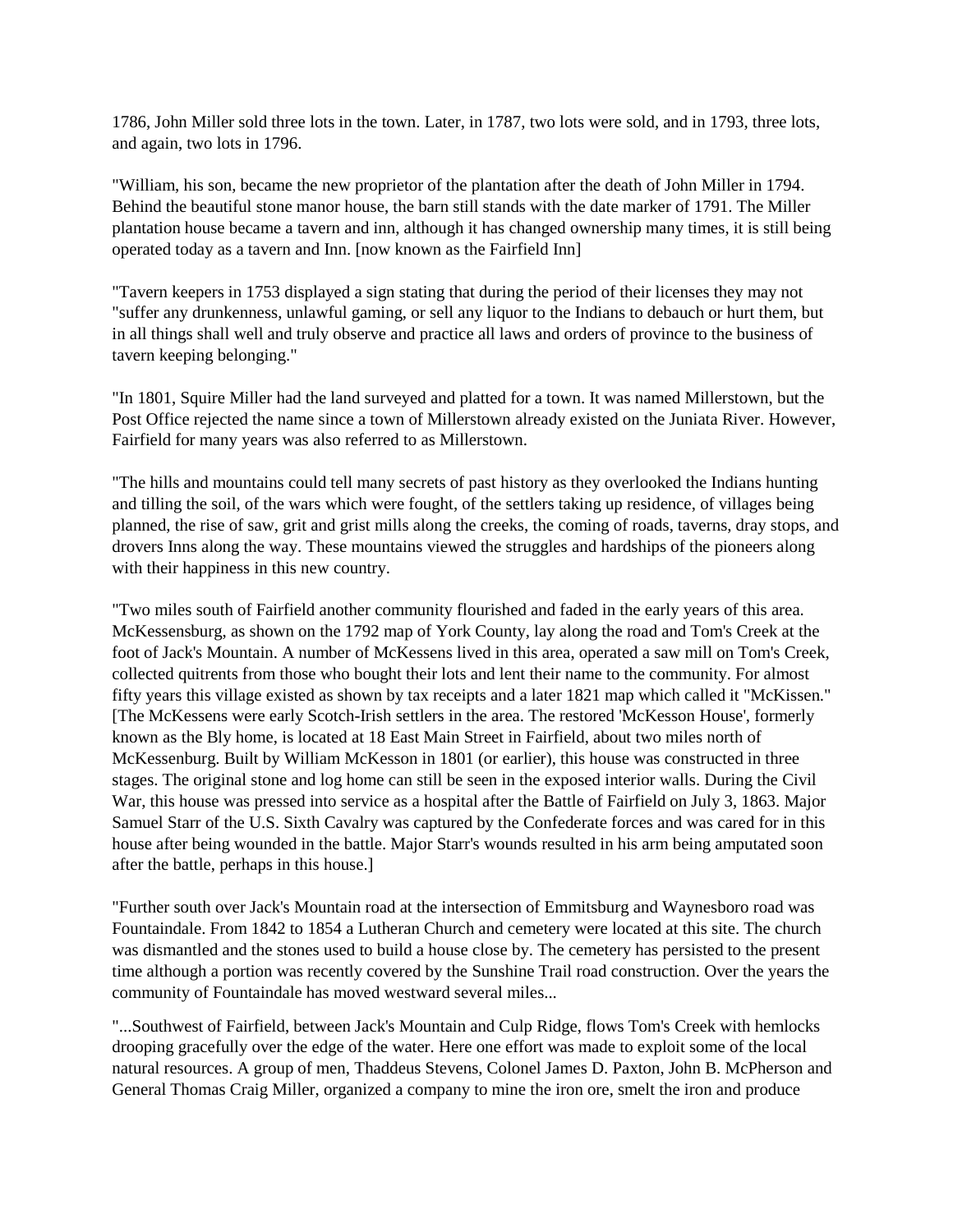some manufactured outputs. It was called Maria Furnace after Colonel Paxton's wife. The furnace was not too successful because the stove plates which were produced were too brittle and the iron was of a low grade. In two years, McPherson and Miller sold out their holdings. The furnace was abandoned in 1836.

"During this period, Thaddeus Stevens introduced legislation in the state to build a railroad southwest from Gettysburg. Stevens' political opponents named it the 'Tapeworm Railroad' for its meandering nature. The road bed wandered around the mountains touching many of Stevens' properties and greatly extending the length of the road. Finally, after upwards of a million dollars had been spent, the funds were shut off and no track was ever laid on the bed.

[Today there is a railroad going through Hamiltonban, currently owned by CSX. The tracks for the current railroad were laid in the 1880s. In many areas, particularly between Gettysburg and Fairfield, the current railroad used the bed laid out for the Tapeworm Railroad, but in more mountainous areas, such as around Jack's Mountain, the Tapeworm bed was not used because the grades were too steep and the radius of turns was to small to be suitable for railroad use in the 1880s. The Tapeworm bed south of Orrtanna and the current CSX railroad tracks are shown on this large (2.7 Mb) map.]

"Further out, at the beginnings of Tom's Creek near Kepner's Knob, lies Snyder's Cemetery. Quite lacking in care, many of the stones are without names, just plain stone. one of the stone markers has Elizabeth Snyder, born 1700, and another, Nancy Mackley...

"...A very dominant feature of the Fairfield area is

#### Jack's Mountain

"Only a few miles southwest of Fairfield rises one of the larger mountains in the lower Adams County area, called Jack's Mountain, a part of the South Mountain range. Much local history occurred on the slopes, at the foot of, and in the valley adjoining Jack's Mountain. Its name apparently came from a local settler by the name of Jack.

[the Adams County Historical Society records show that James Jack was an early tavern keeper in Hamiltonban Twp., being licensed to sell liquor from 1769 through 1773. He died December 23, 1779. His will was proved on September 8, 1780 in what was then York County. His will named John Jack and Benjamin Reed of Hamiltonban Twp as executors. He left a wife, Agnes, 2 sons, John and Andrew, and 7 daughters, Elizabeth, Jean Wilkey, Agnes Kenahan/Kernahan, Ellaey Reed, Sarah Reed and Easter/Esther/Hetty Wilson. Jack's Mountain may have been named for him or one his descendants. His sons and their children moved away sometime after his death. There was no one named Jack in the 1802 assessment roll of property owners and single men in Hamiltonban Township.]

"One of the earliest land grants containing the name Jack's Mountain was issued in 1792 to Dr. James Crawford. This grant was for two land sections on top of Jack's Mountain totaling 41 1/2 acres, and joined together by a narrow land corridor. A probable explanation for this grant was the establishment of a base for the extraction of ores or minerals.

"Atop the southwest portion of Jack's Mountain, a Mr. Thompson mined low-grade copper ore which was not commercially profitable. This was the plight of a number of other copper mines in this vicinity. However, just west of Iron Springs, iron was successfully mined and smelted, and manufactured items,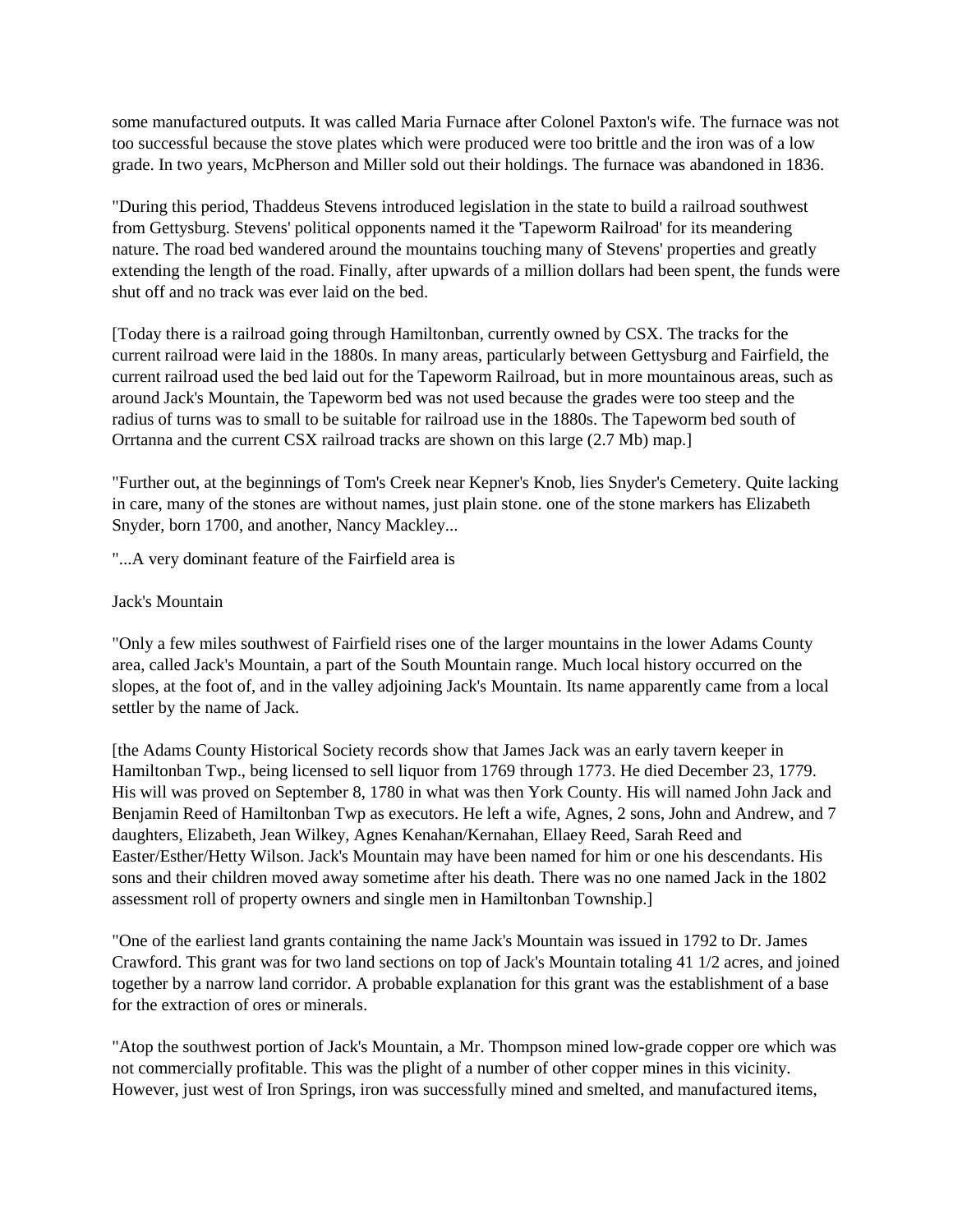such as stoves, were produced at Maria Furnace from 1826 to 1838.

"As with all mountains, this one got in the way of the people trying to get around. However, travel and transportation networks did develop to bring them together.

Travel and Transportation

"The smaller creeks and rivers in southwestern Adams County were not noted as waterways of communication and travel, but instead supported the mills which ground the grain and sawed the logs into lumber. most travel was afoot or by horseback. By the 1750's some roads began to appear allowing wagons to haul grain to the mills and markets and also providing better means of transportation for the settlers. The roads were often the expansion of the dirt paths and trails established by the Indians and early traders and settlers. One road or path from Gettysburg headed southwest to Fairfield and then south and west to Waynesboro, and finally south to the Cumberland Gap. The newly developed roads aided not only travelers but also the settlers. Crops could be moved to market and mill with greater ease and the settlers could attend church.

"Perhaps the best way to portray the development of a road network would be to here quote some of the "Early Roads of Hamiltonban Township - York County" records to describe the petitions of the settlers for improvements in their roads.

"April 30, 1751 - Inhabitants of Hamilton Bane and Cumberland Twp ask for a road from `Williby's Gap' [later caller 'Nichols Gap', then `Monterey Gap,' the gap in South Mountain where highway PA-16 goes through the borough of Blue Ridge Summit] to the head branches of Rock Creek and then to intersection with the road from John Musshet's(?) to Yorktown.

"April 28, 1752 - Petition from Hamilton's Bann, Cumberland, Manallen and Straban etc., asks for a road from John Steel's "the nearest and best way the ground will admit of two Yorktown."

"Oct. 30, 1753 - Inhabitants of Hamiltonbans Bann and Cumberland twp. and adjacent parts say the great road lately laid out by Lancaster Court from Willougby's Gap in South Mountain to John Hamiltons is so "miery" it is impractical to bridge and keep it in repair. Ask it to be altered..."

Excerpts from the History of Adams County

A book titled The History of Adams County by Samuel P. Bates was published in 1886. In it, Chapter XXXV, Hamiltonban Township, contains the following quotes. Again, notes not from this source are included in [brackets].

"The streams of Hamiltonban Township are McDowell's Run, forming part of its northern boundary, rising at the foot of Green Ridge, flowing west to a point near the line of Franklin County, thence north to a stream running parallel with the Gettysburg & Chambersburg Turnpike. The western fork of Little Marsh Creek rises on the eastern slope of Green Ridge and flowing east to Little Marsh Creek completes the northern boundary of the township. Middle Creek has its source just northwest of Mussleman Hill,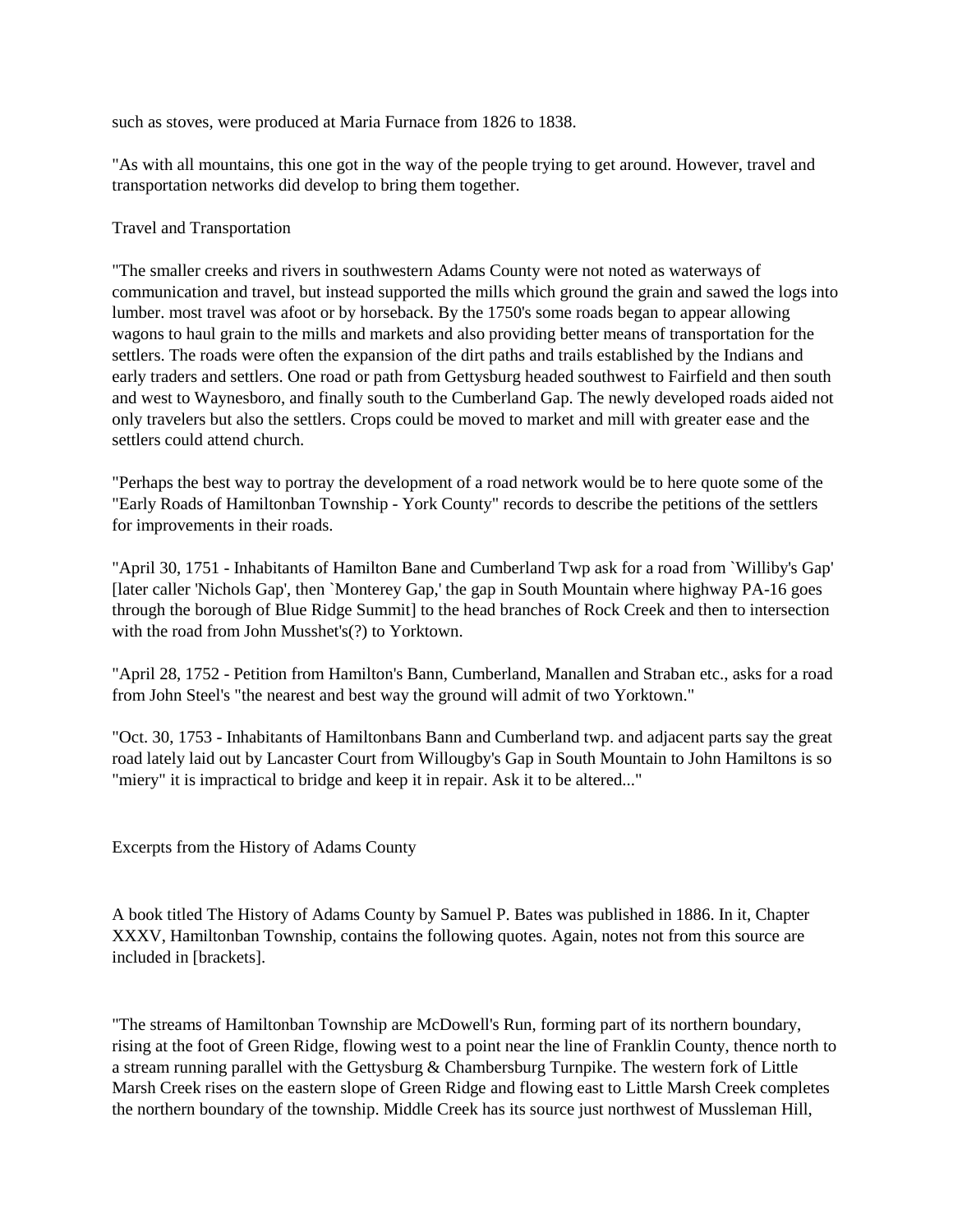receives Carrol Creek near Singley's old mill, flows through Fairfield to its confluence with Mud Run, which stream is entirely native to the northeastern part of the township. Tom's Creek rises in the springs between Kepner's Knob and Jack's Mountain, flows in a torturous course east to the Landis farm, and thence south. In Liberty Township it receives Miney's Branch, which drains the Fountain Dale Valley. Hay's Run and main Creek drain Green Ridge Valley on the west, while hundreds of sparkling rivulets leap down the hills in every direction.

"The mountains include Jack's Mountain, Green Ridge, Musselman's Hill, McCarny's Knob, Kepner's Knob, Russell Hill, Sugar Loaf and the Headlight, all bold hills, rich in all that is picturesque, and wealthy in their copper ores. Mount Hope near Fairfield is a high hill: Mary's Hill is 1,490 feet; White Rock, 1,800, and Green Ridge, 2,000 feet above the Atlantic.

"The valleys of the township, particularly Fairfield Valley, contain many fertile farms, and even among the hills the industrious husbandman finds a soil which well repays cultivation.

[During the French and Indian war (1754-1763) Hamiltonban was on the frontier, and there was much bloodshed in the area, both by settlers and Indians. There were two well-documented captures in Adams County of settlers by Indian during these years. Mary Jemison, was abducted on April 5, 1758 by Indians from a farm near Gettysburg. Another well documented abduction was that of Richard Baird or Bard, son of early settler Archibald Bard, who operated a mill in Carroll's Delight near what is now Virginia Mills. Five days after his capture on April 13, 1758, he escaped, and two years later was able to ransom his wife from the Indians and return to his home in Hamiltonban. He was born in 1736 in Hamiltonban and died there in 1799.] Here is a photograph of the Baird home and mill on Mount Hope Road, probably taken in the late 1800s when the structures were still standing.

"In 1758 or 1759, about the time of the Jemison abduction, the settlers formed companies for the defense of the frontier. Mr. Seabrooks said, in 1855, that one of the Dunwoodie brothers killed an Indian above Virginia Mills, on Middle Creek, northwest of Fairfield, buried him there and marked the event on a treel. Crawford killed in Indian at the same time, but was so ashamed of what he considered to be a murder that he did not speak of it.

"Under date March 10,1789, a petition was presented to the president and supreme council of the State of Pennsylvania, signed by Isaac Robinson, William Waugh, James Brice, William Miller, David Blyth and Ebenezer Finley, asking for a resurvey of "Caroll's Delight." This set forth that in 1741 Archibald Beard, John Withrow, James McGinley and Jeremiah Lochery purchased of Charles Carroll 5,000 acres, which were taken up and surveyed years before this purchase, but were subsequently found to be in Hamiltonban and Franklin Townships in Pennsylvania. The petition asked for a settlement of the question. In 1762 caveats were entered in the land office against granting warrants for these lands, whether in Hamiltonban or Franklin Townships...

"Hamiltonban, which, in early years, comprised Highland, Freedom and Liberty, is one of the original townships...